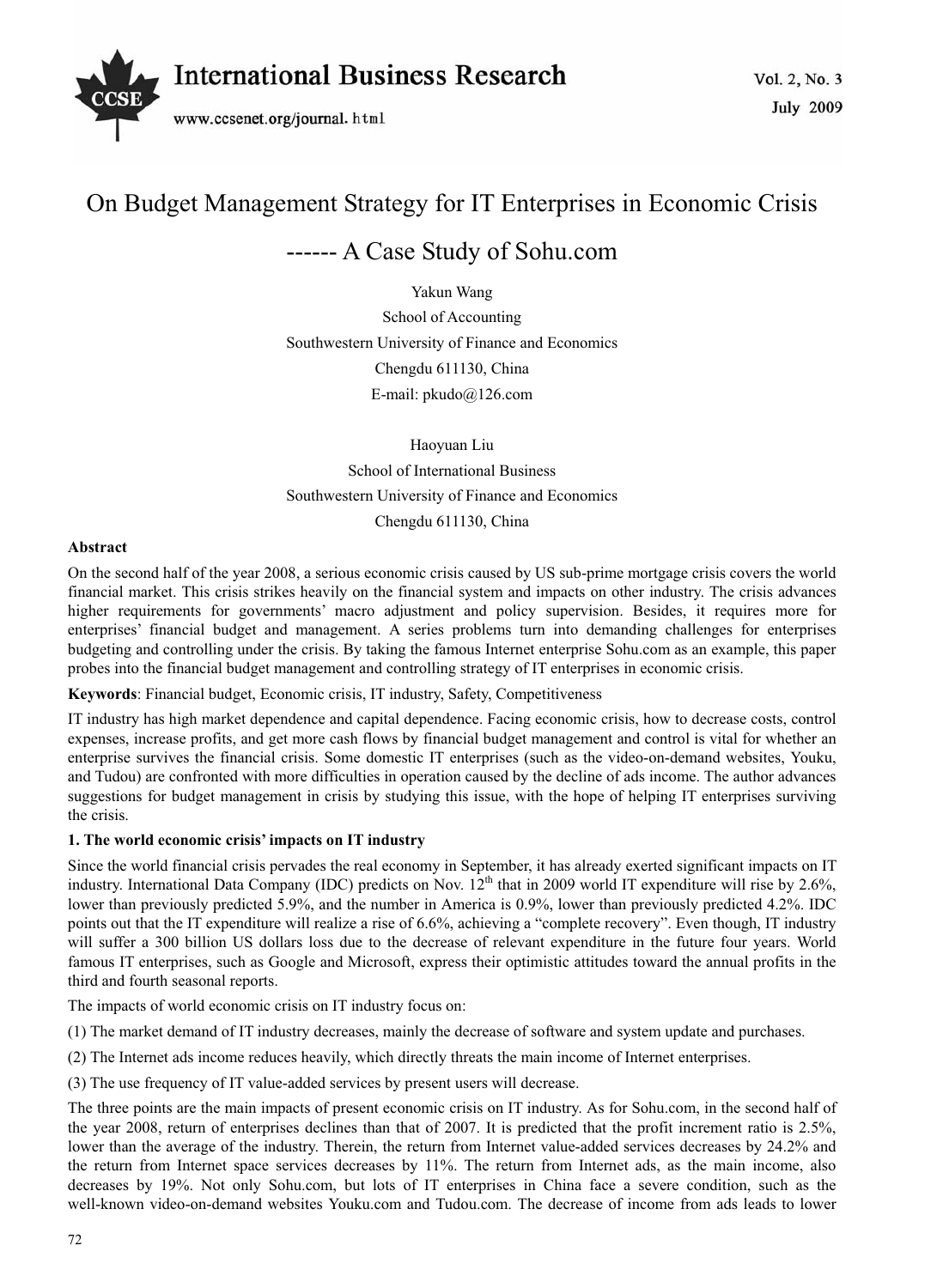profits. Some IT enterprises even can not pay rents for their servers and routes.

To sum up, the financial crisis exerts great impacts on world IT industry, which makes many IT enterprises face serious problems of funds shortage and return decrease.

#### **2. The budget control measures adopted by Sohu.com in dealing with the financial crisis**

To deal with the economic crisis, Sohu.com, as an important component of China Internet industry, firstly adopts some effective budget control measures. Xiaoping Zhang, an analyst in Sohu.com, said in a special financial budget meeting in Oct. 2008: "If what in your report is only the expenditure but not the return, you will get less expenditure."

Mr. Zhang said the natural attribute of IT budget was special because the information technology permeated into and served the electric commerce. He also mentioned a popular statistical number: About 80% of IT expenditure is used for commercial operation.

Apparently, if all the contribution of IT is from the 20% investment, we can conclude that the value generated by IT is poor. Mr. Zhang suggested that we should consider the enterprise's financial responsibility in perspective of return, namely to evaluate the value by the consumed resources. In other words, we should consider the commercial return from resources consumed by IT.

This equation can be adjusted from two aspects. The first is to increase the commercial value, namely the numerator. The second is to decrease the denominator with fixed numerator, namely reducing expenditure.

(1) The management in the "denominator" field

The financial branch of Sohu.com advances some tactics to reduce the denominator. The first task is to know the position of budget, compared with equivalent materials. Usually, IT budget is evaluated by the percentage of return. If a branch does not belong the central field of the industry, it is necessary to establish where the expenditure strays away from the normal level and analyze why the expenditure is high. If the high expenditure is determined by the enterprise's special commercial needs or goals, it is necessary to associate the high expenditure with the commercial needs. We can also reduce expenditure from these aspects as follow.

Reduce hasty "start-stop" projects. This project usually operates in several months and then disappears. It is a waste of materials. We can reduce 80% of expenditure in the first year by executing the service software. The main measures mainly include:

Check the software license's purchase mistakes and group discount.

Think about the server and storage's virtual technology.

Investigate and execute the net voice over IP (VoIP).

Set up a standardized operation environment (SOE).

Develop the offshore acquisition operation and take it as a long-term strategy for saving expenses.

(2) Improve the "numerator" aspect

According to Xiaoping Zhang's words, to increase the number of numerator, or the value generated by IT, means to increase the output of IT. In discussing the largest bottleneck of increasing the IT output, the audience puts forward these aspects: applicant software development, CIO, commercial needs, expenditure support, and consumption. Mr. Zhang said it was not always the truth.

In Mr. Zhang's opinion, the greatest barrier is the test, namely the specific testing process. He also mentioned an urgent strategy in Sohu.com that "if the efficiency of testing could be improved by 100%, the output will rise by 400%".

#### **3. The budget management strategy for IT enterprises in economic crisis**

In bad economic time, enterprises usually reduce the costs for internal information, namely the IT budget. Among all supportive operations, IT budget accounts for a large part, and even the main part.

Therefore, it is necessary to consider how to reduce enterprises' costs for IT. From experiences, we can consider from these aspects as follow.

#### *3.1 Save costs*

(1) Reduce large-sized projects and apply short-term projects

Operations are the base for IT, what also reflect the value of IT. All IT budget serves operations. Therefore, operations usually cover most of IT budget. After all, the software package is expensive. Its implementation is time-consuming. Usually, a middle-sized project will spend one year before its application.

Therefore, to reduce large-sized projects and apply short-term projects can actualize the value of operations as soon as possible at lower costs.